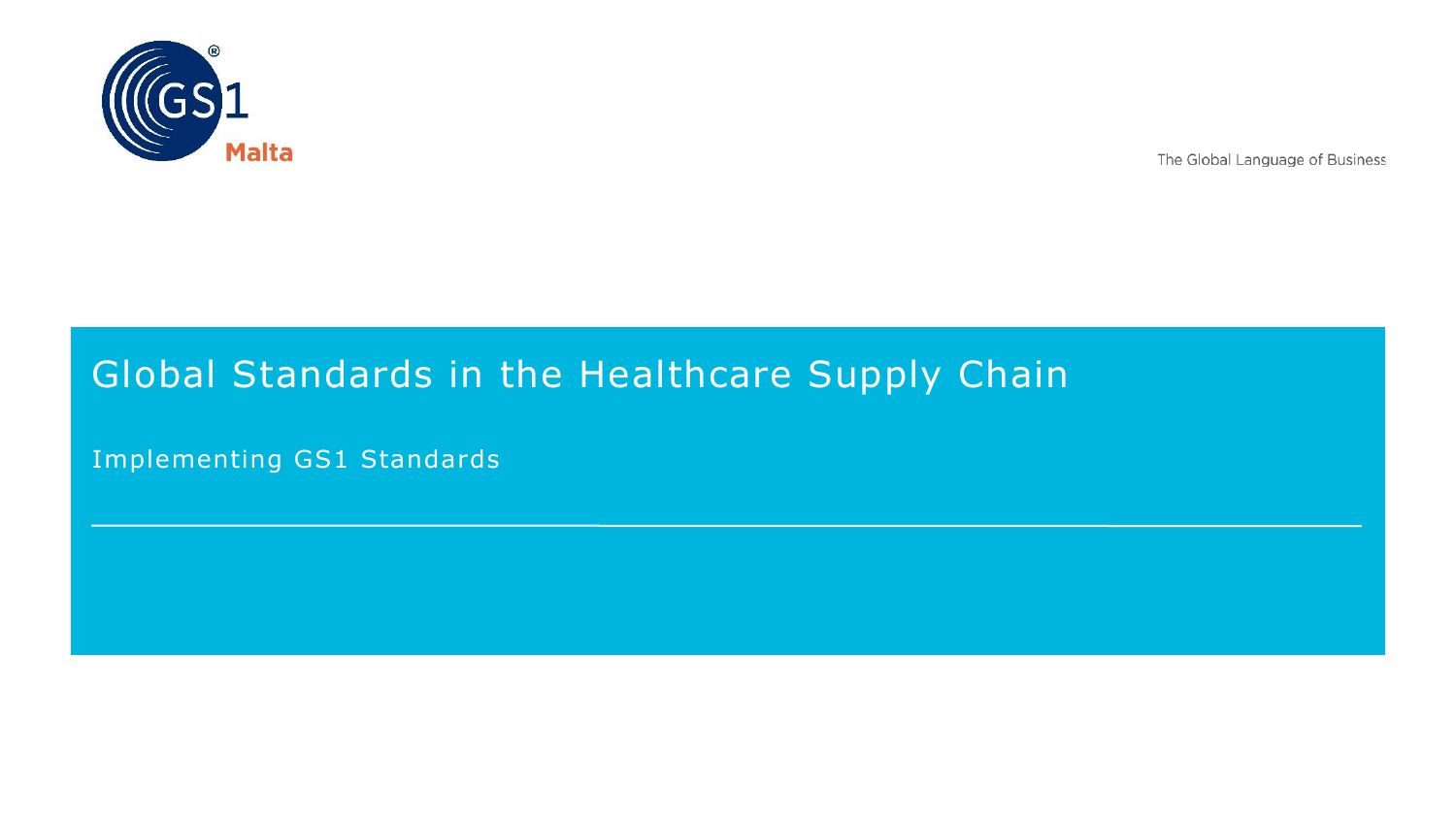#### GS1 – an international standards organisation





**Not-for-profit 112 Member Organisations Over one million user companies (from SME to global companies) Member driven 150 countries served; 20 different domains 2,700 people helping us Over 6 billion transactions a day**

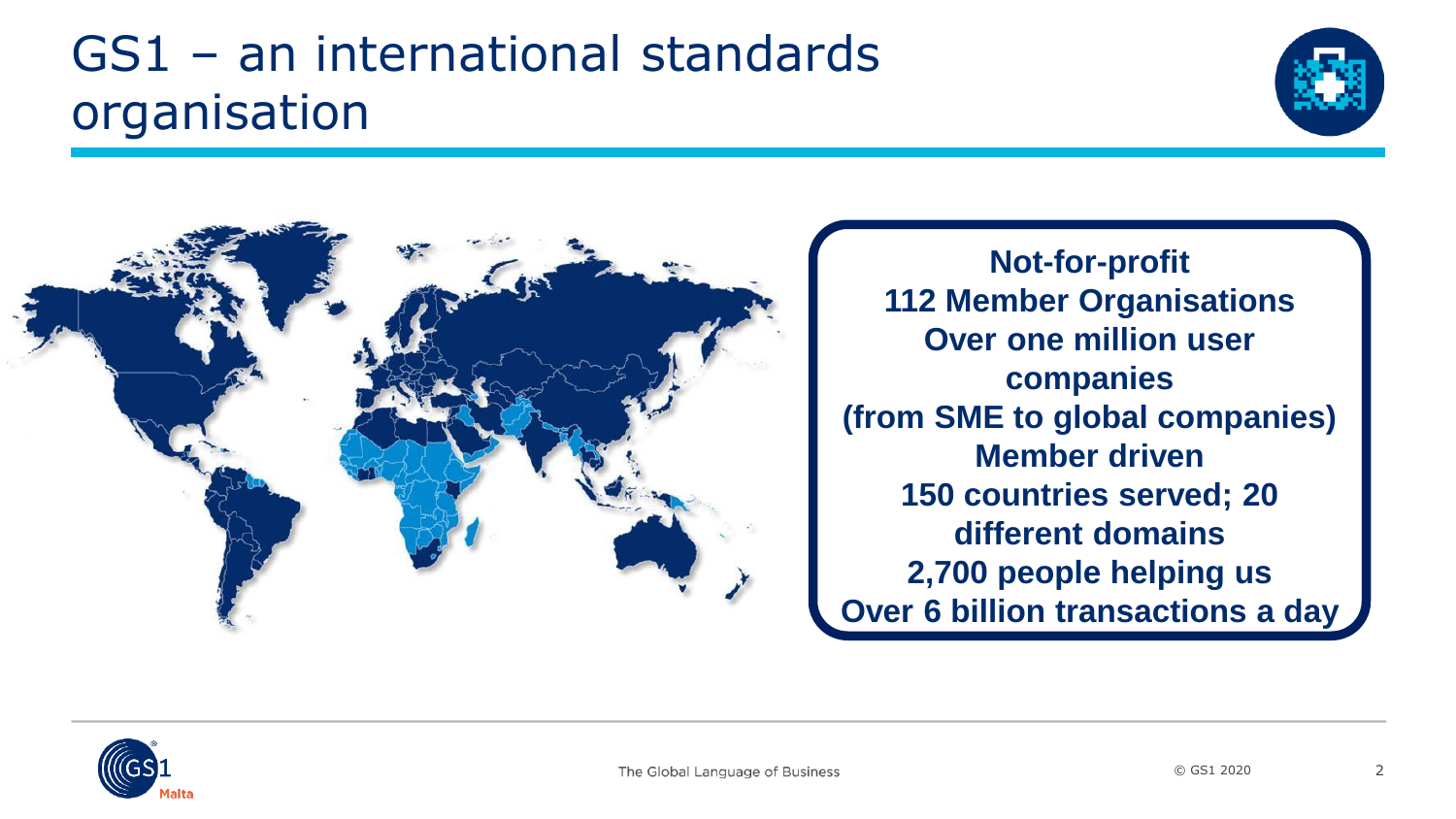# processes for all relevant items, locations and people to drive patient safety and supply chain efficiency improvements.

#### The Global Language of Business

# **Our Vision**



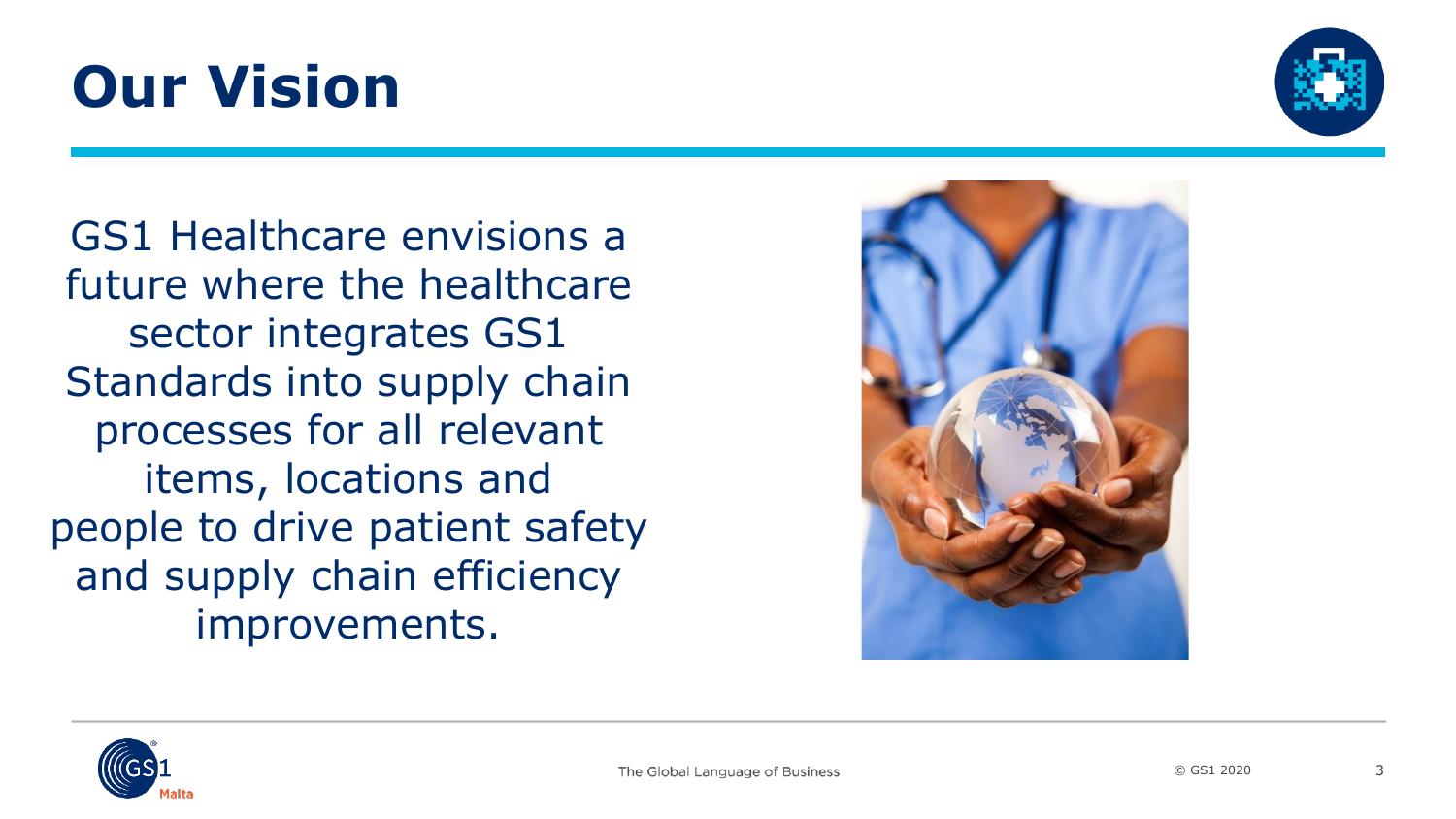# **Our Vision**



The vision of GS1 Healthcare is to be the recognised, open and neutral source for regulatory agencies, trade organisations and other similar stakeholders seeking input and direction for global standards in healthcare for



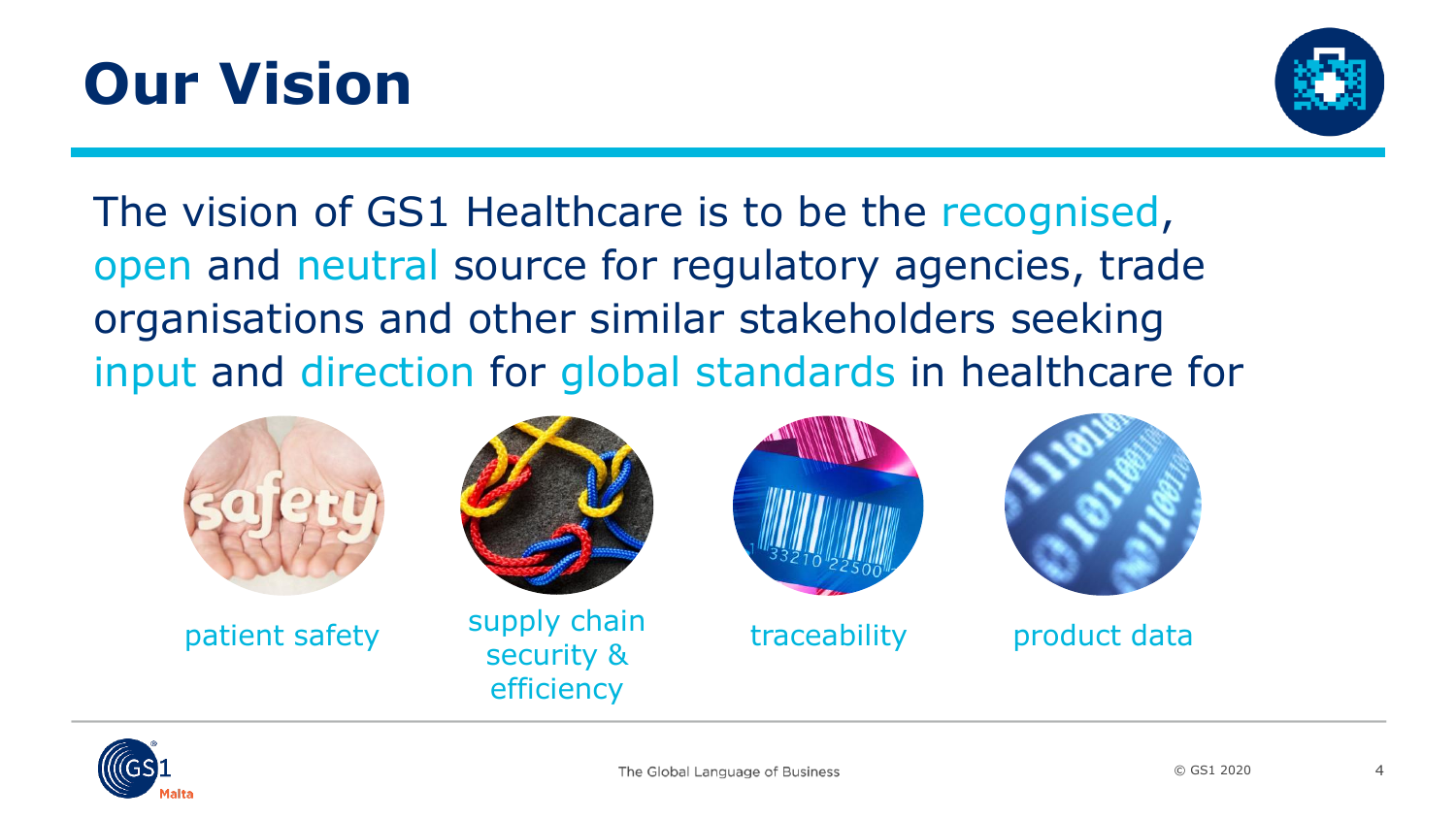## Working with global organisations…



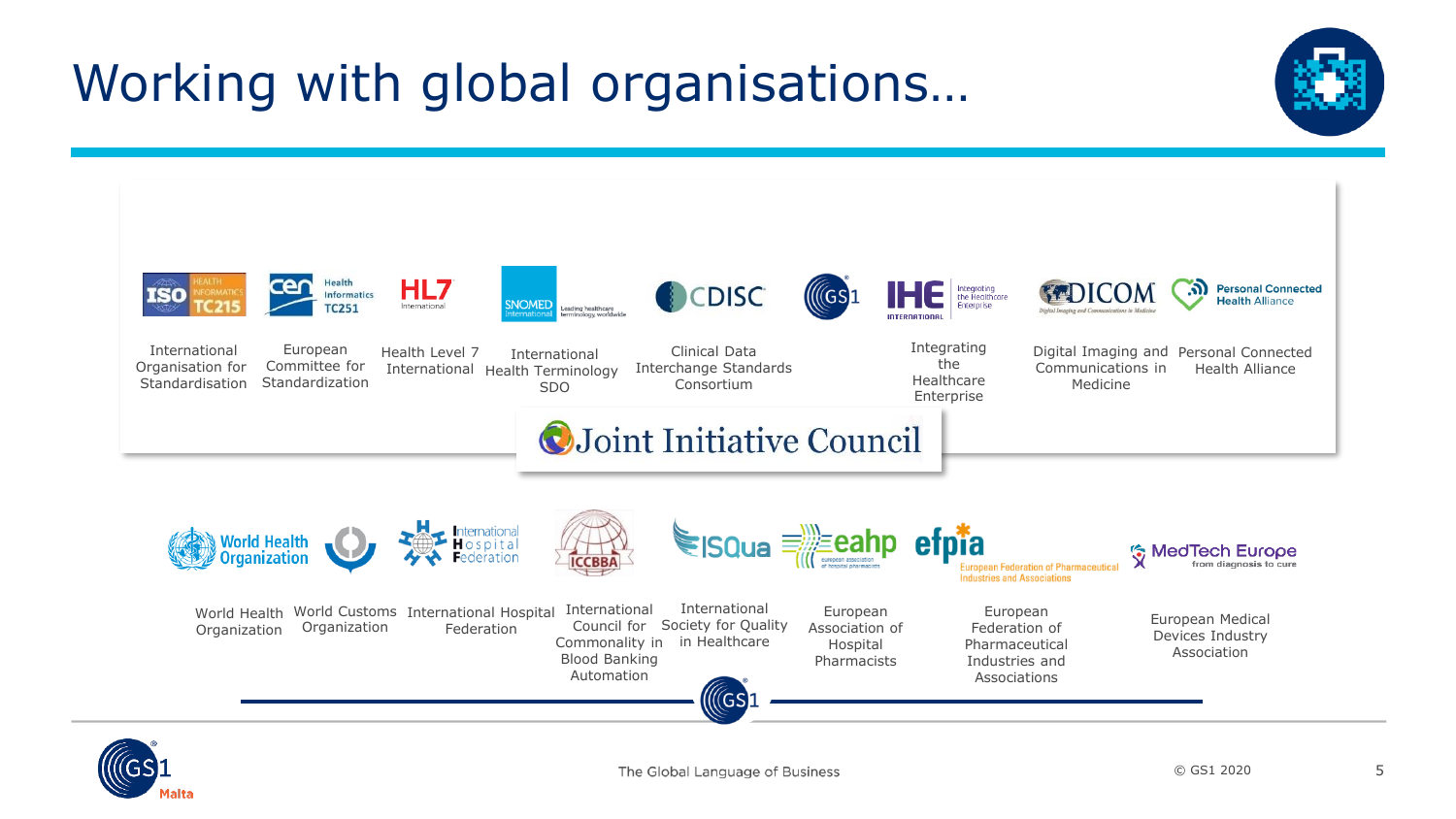# ... in Healthcare lack of standards can cost a life









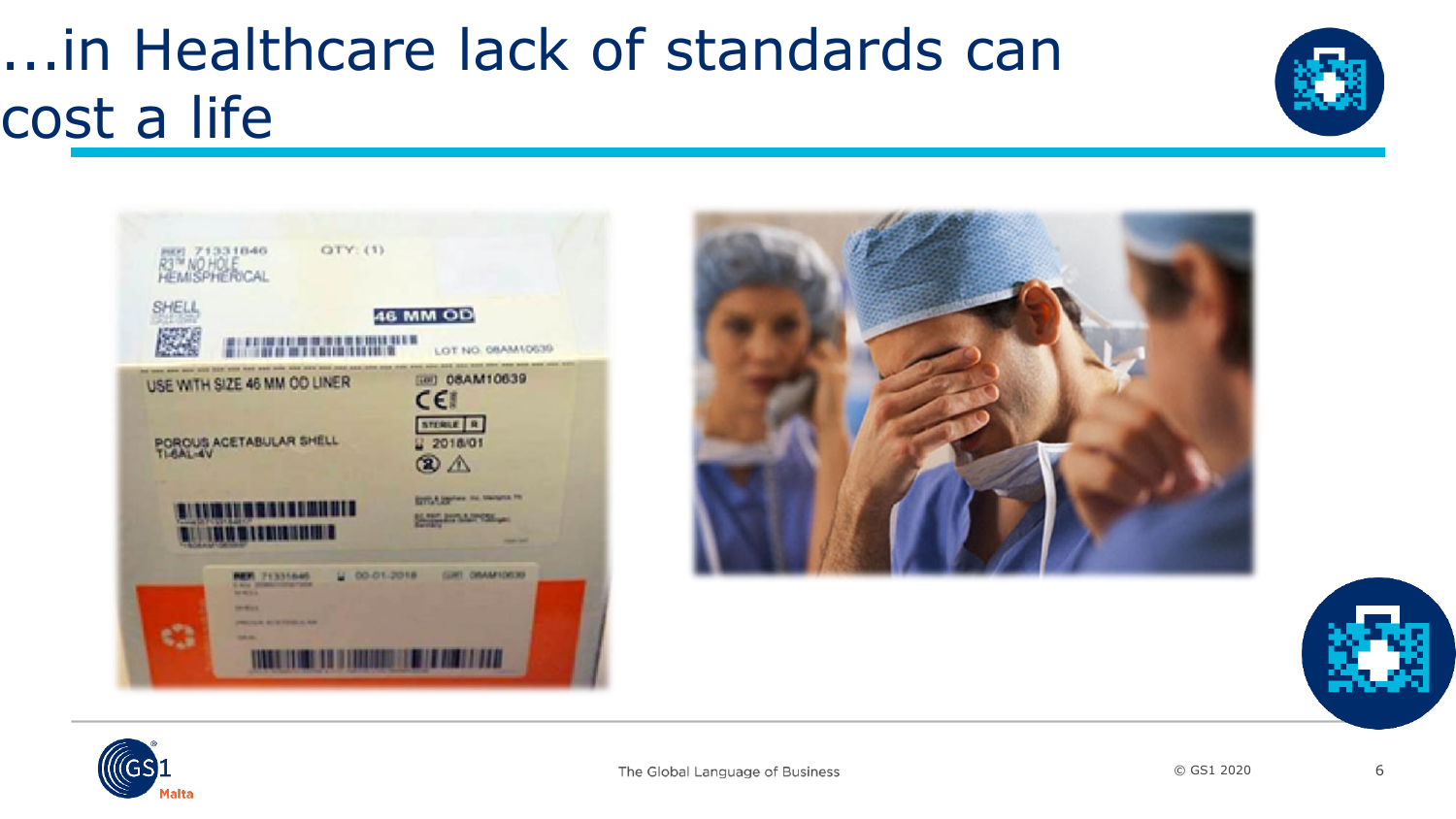## The healthcare supply chain needs global standards







- Medication errors result in additional treatments, disabilities and even loss of life
- •Counterfeiting is an increasing global threat
- Traceability from manufacturer to patient is problematic
- Product recalls can be difficult to manage, in particular for healthcare providers
- Manual interventions in the healthcare supply chain decrease its efficiency and accuracy

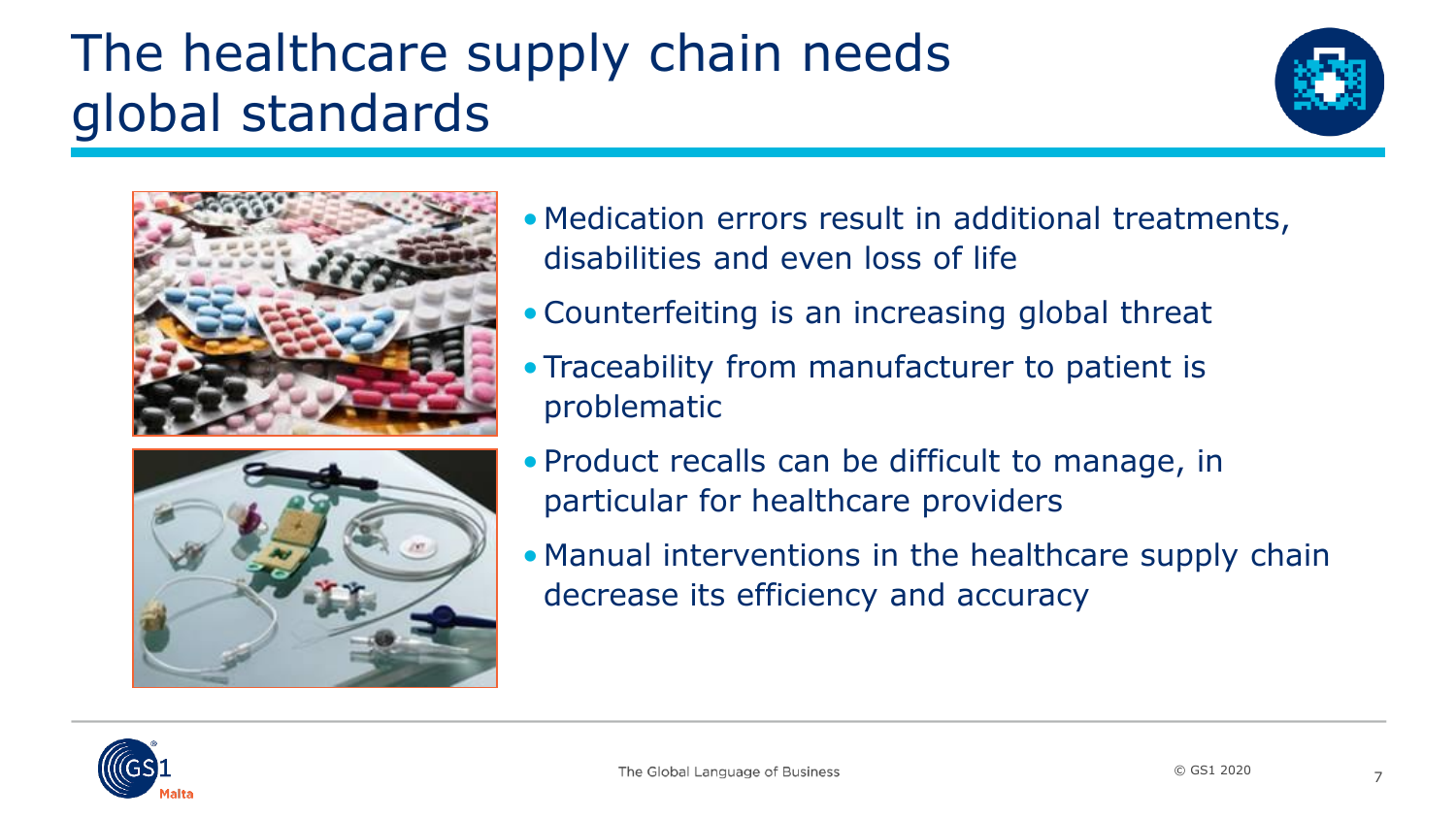# Medication Errors – happening today



#### **US**

- 44,000-98,000 die in the US alone as the result of medication errors *(IoM, 2006)*
- More than Motor vehicle accidents (43,458), breast cancer (42,297) or AIDS (16,516)
- Estimates of cost for US figures- \$17-\$29 Billion annually \$2,000- \$5,000 per event (HDMA, 2004)

#### **UK**

- Approximately 10% of inpatient episodes result in a manufacturer on  $\mathbf{Q}$
- Of the 8 million hospital admissions in England, algnt  $\mathbf{P}^{\bullet}$ , ith  $\mathbf{P}^{\bullet}$  fety incident, Costing the National Health Service experience and this is the equivalent of a Junior 100%<br>
every day with 100%<br>
"17,000 die from the fatalities" (Deutsches Arzteblatt International, March 5, 2010)

#### **New Zealand**

• In hospital adverse ally  $\mathbf{f}^{\text{min}}$  at  $\mathbf{f}^{\text{min}}$  at  $\mathbf{f}^{\text{min}}$  and  $\mathbf{f}^{\text{min}}$  and  $\mathbf{f}^{\text{min}}$  and  $\mathbf{f}^{\text{min}}$  are preventable) 5,000 patients experience an  $G[0]$ <sup>die,  $J$ ut  $O$ <sup>r</sup> fatally couled</sup>

#### **Germany**

**East Africa**

- 
- "Medical error is **expensive for life"** *(In2EastAfrica, January 22, 2012)*

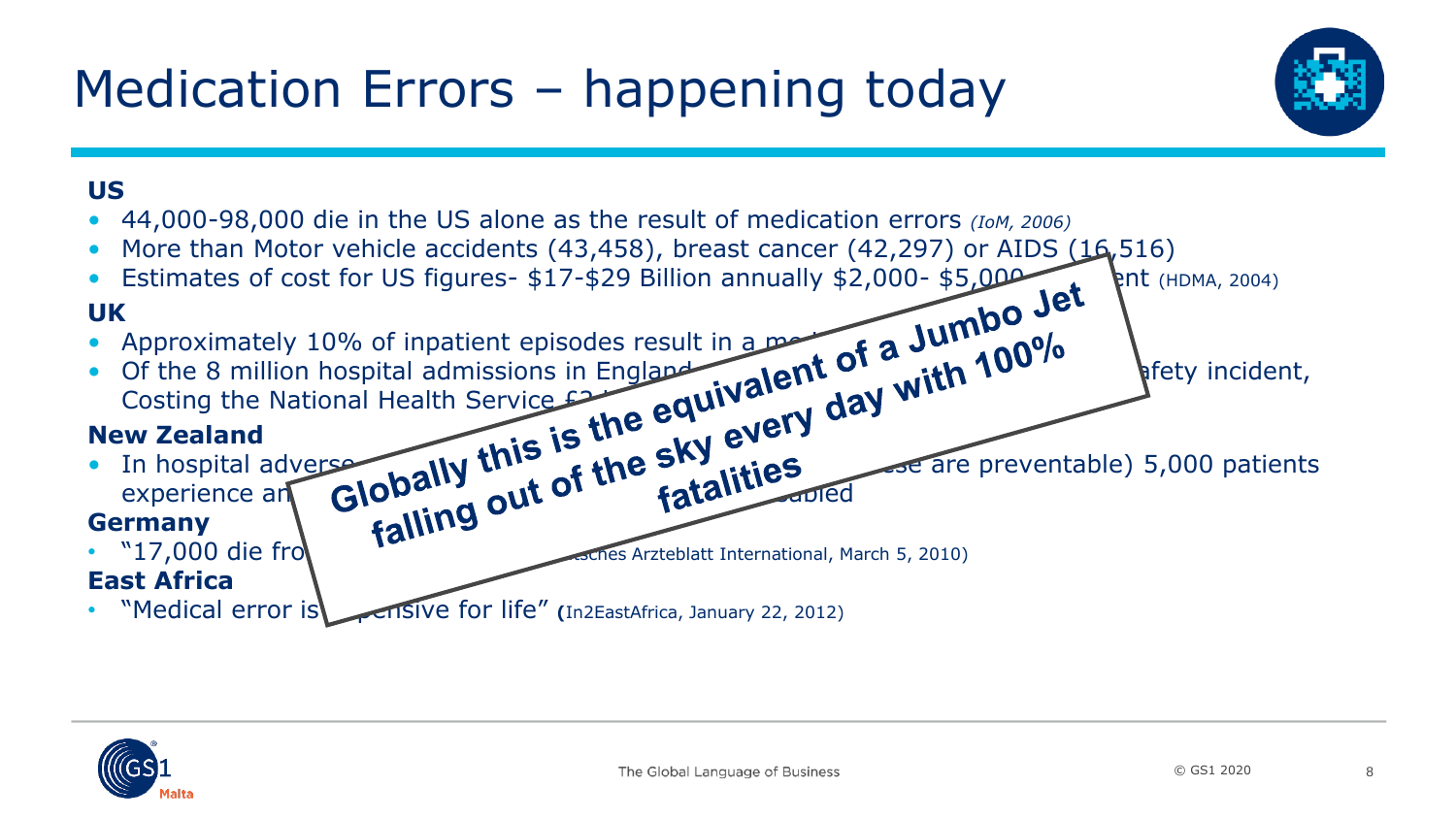#### Combating counterfeiting



The introduction of a unique identification for drugs or medical devices, where appropriate, will enable **authentication and traceability systems**

#### This will **make it much more difficult** for counterfeiters to intrude into the Healthcare supply chain

**GS1 standards play a major role !**



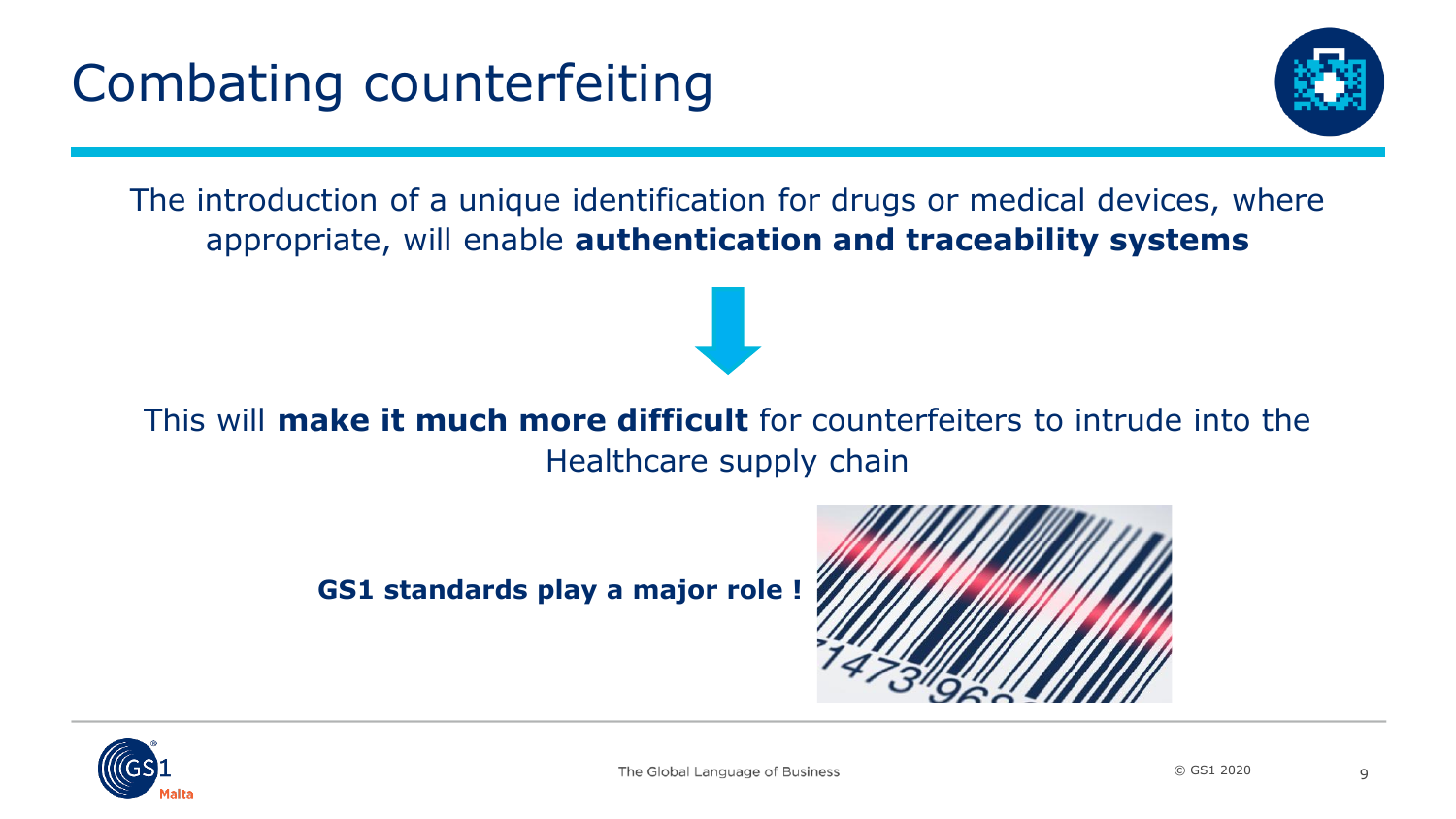## Ensuring the '*5 Patient Rights*'





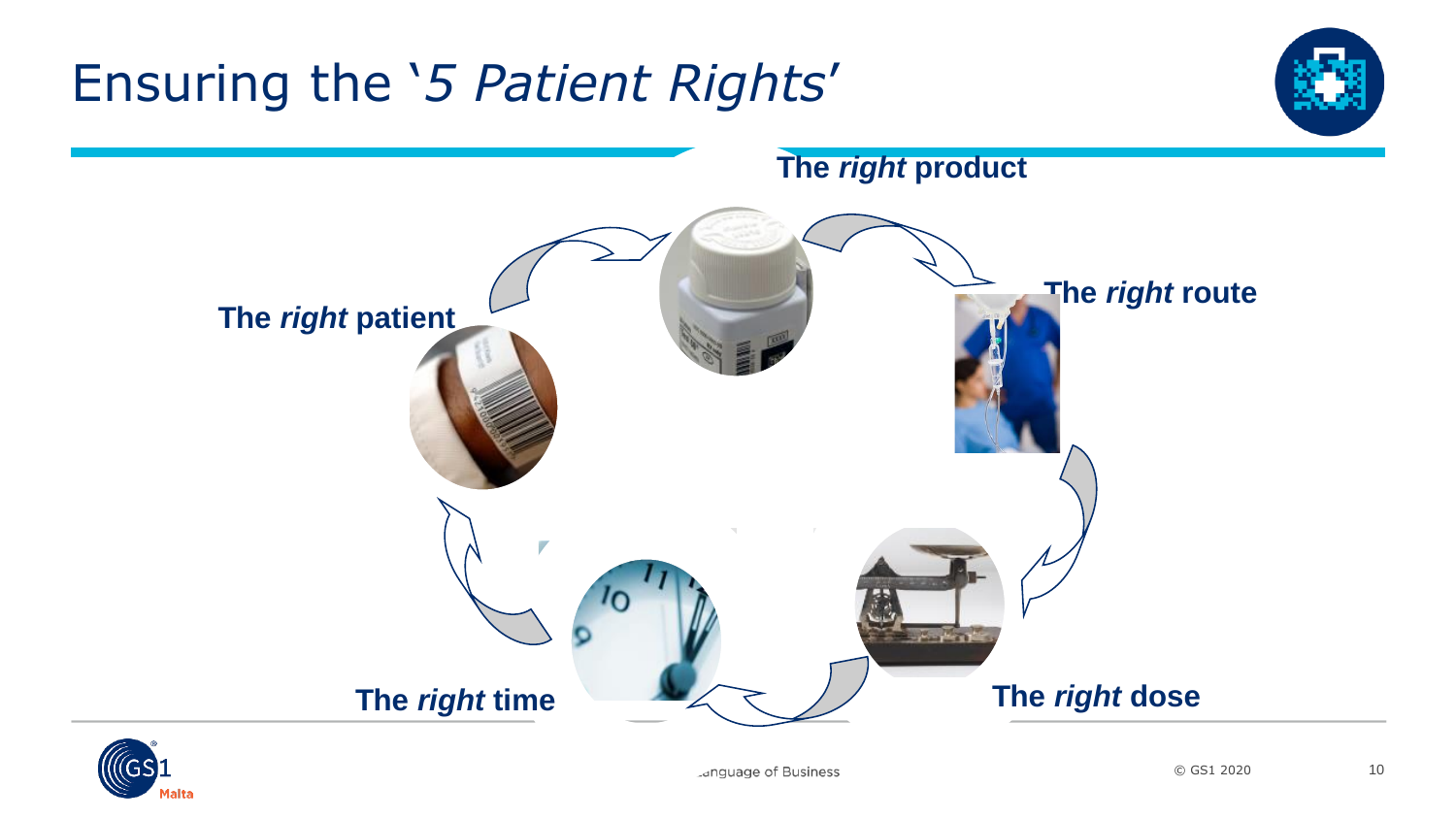



#### GS1 helps for better visibility in the hospital supply chain



- Reduce medical errors (medication errors, verification of patient ID, etc.)
- Enable effective product recalls
- Fight counterfeiting
- Enable adverse event reporting
- More time for patients
- **Increase efficiency and save costs**
	- Improve order and invoice process
	- Optimise receiving
	- Reduce inventory & improve shelf management
	- Increase productivity
	- Improve service levels/fill rate
	- Improve benchmarking and management of supply cost
	- Efficiently document treatment in patient's Electronic Health Record







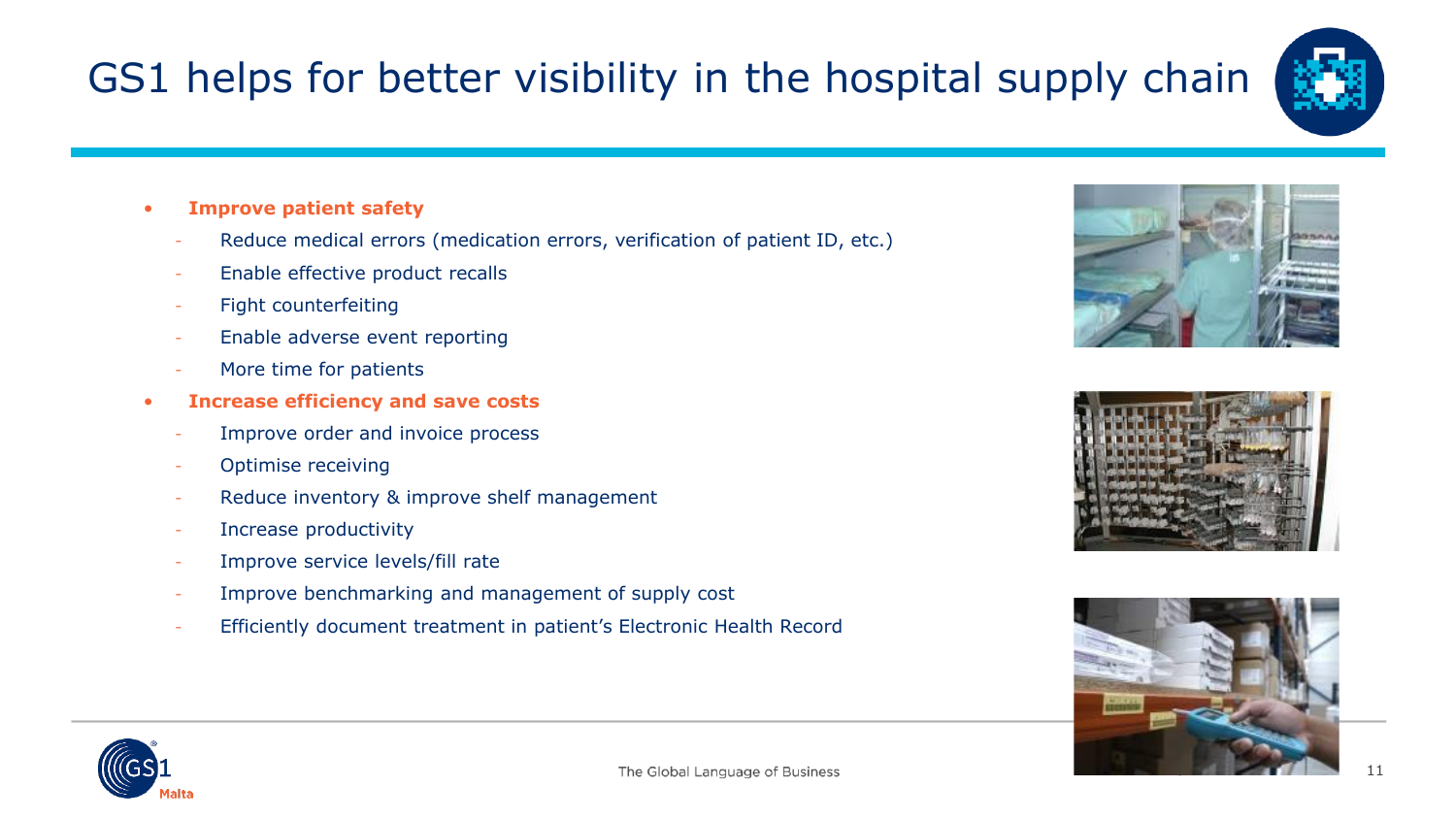#### Benefits for Patient Safety

- Improved recall procedure and adverse event reporting
- Documentation of product/patient relationship in electronic health records (EHR) and registries
- Visibility of inventory  $-$  availability of devices
- Reduction of medical errors
- Supply chain security/anti-counterfeiting





12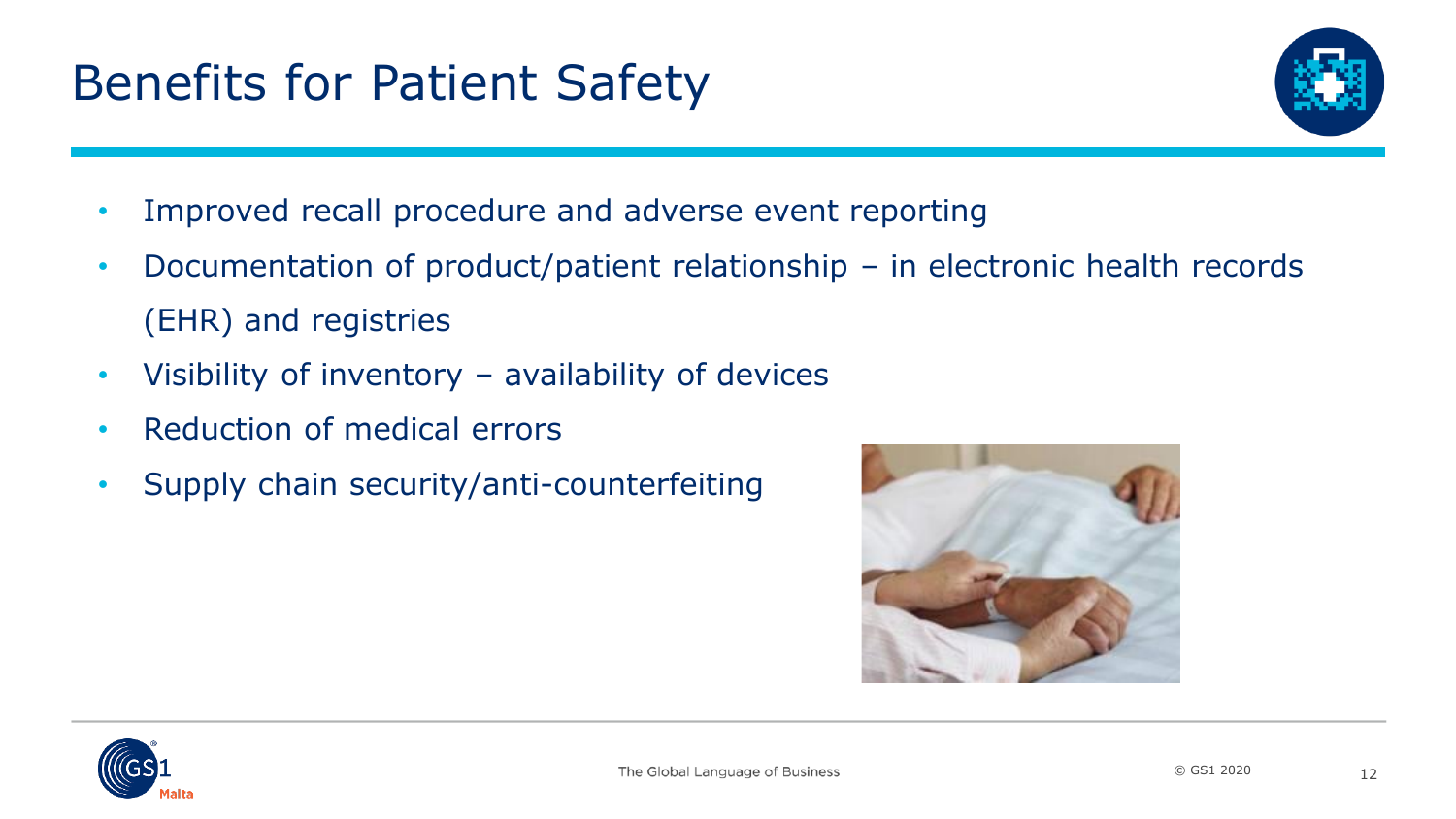#### McKinsey & Company report quantifies supply chain issues in Healthcare





#### **Source: [http://www.mckinsey.com](http://www.mckinsey.com/)**

New McKinsey report "Strength in unity: The promise of global standards in healthcare"

Highlights the cost savings and patient safety benefits of adopting a single global supply chain standard in healthcare

Available at: <http://www.gs1.org/healthcare/mckinsey>

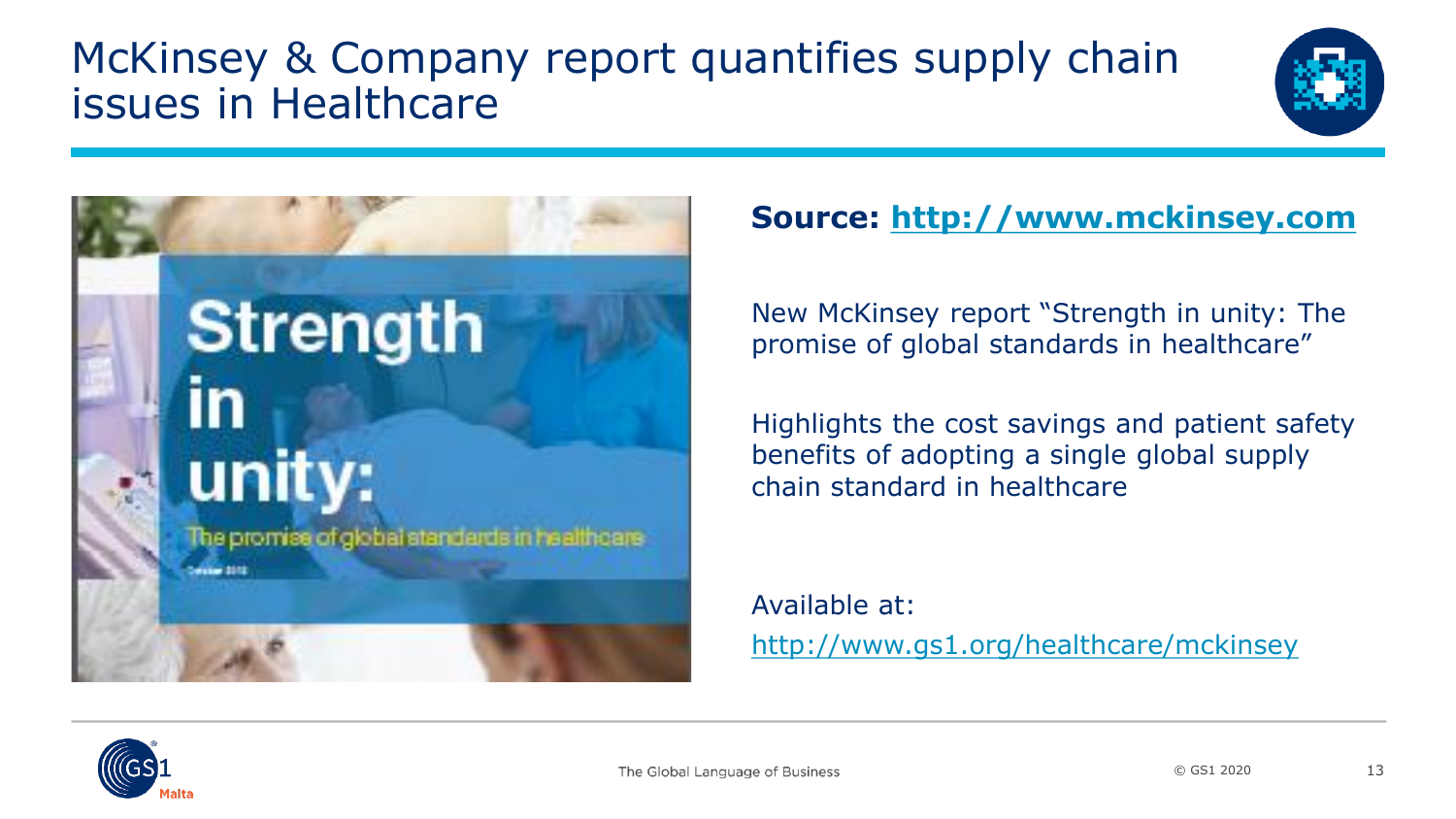#### Some of our success stories…





GS1 standards remove at least €5 million worth of stock at St James's Hospital (Ireland, 2010)

Mock recall can identify location of 100% medication within 10 minutes.

Product wastage reduced from €90,216 to zero in the year post service implementation.

Reduced emergency consignment stock orders thanks to improvements in forward demand/stock planning plus €1.1 million saving. (Leeds, UK)



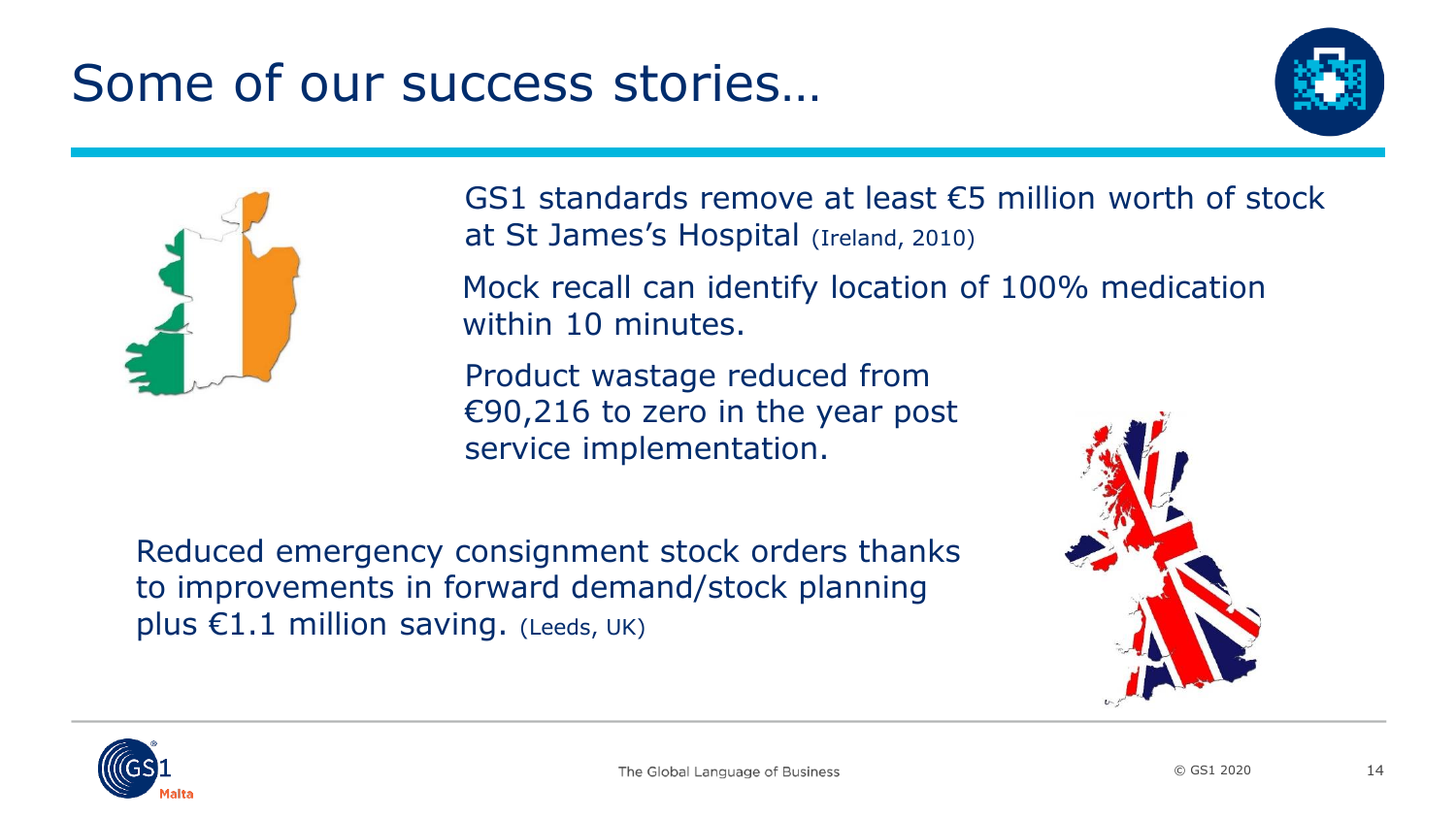

# But there is still **MUCh** more that should be

# done...!

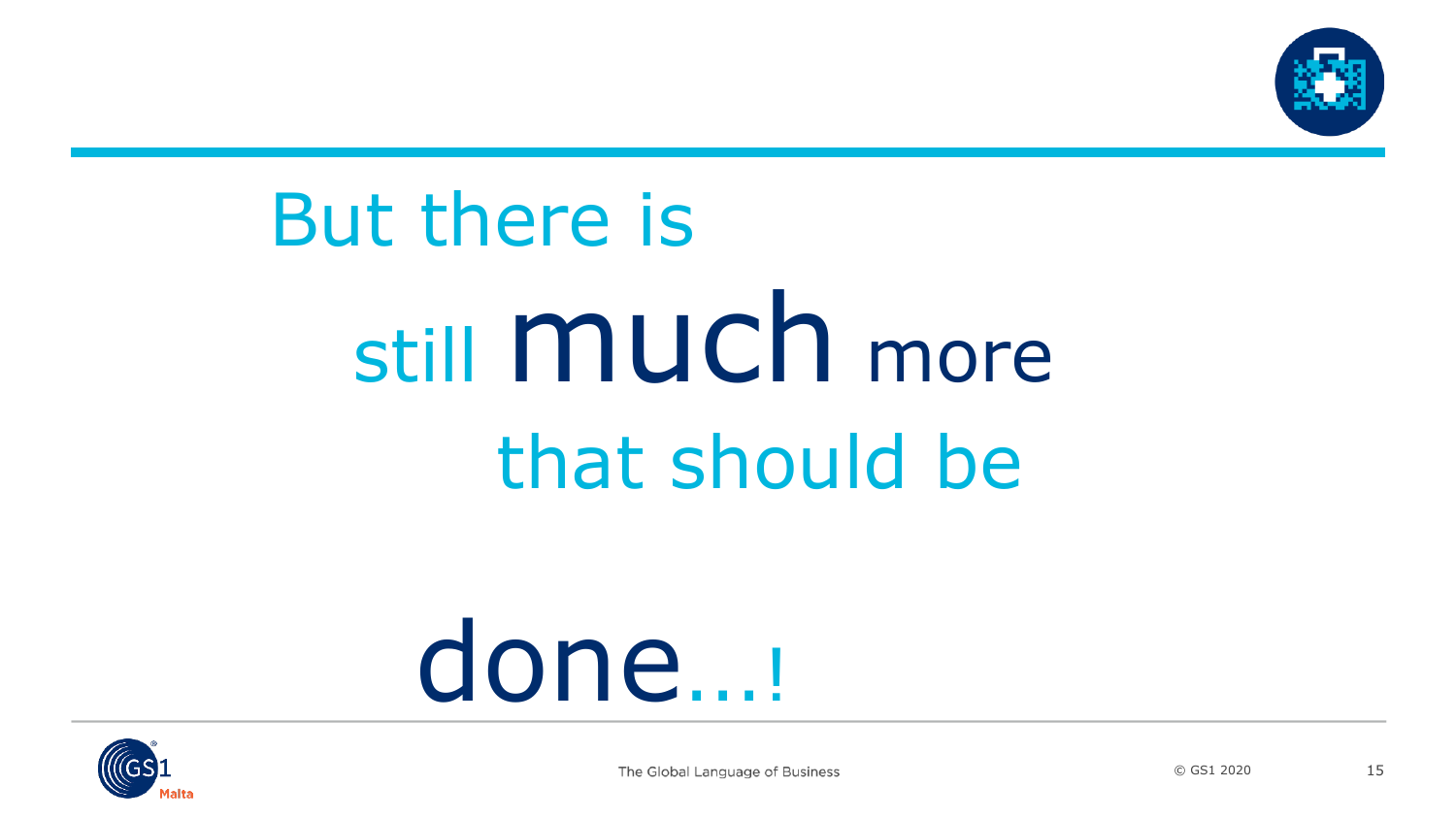

# We have to keep moving forward to ensure GS1 standards benefit all patients worldwide

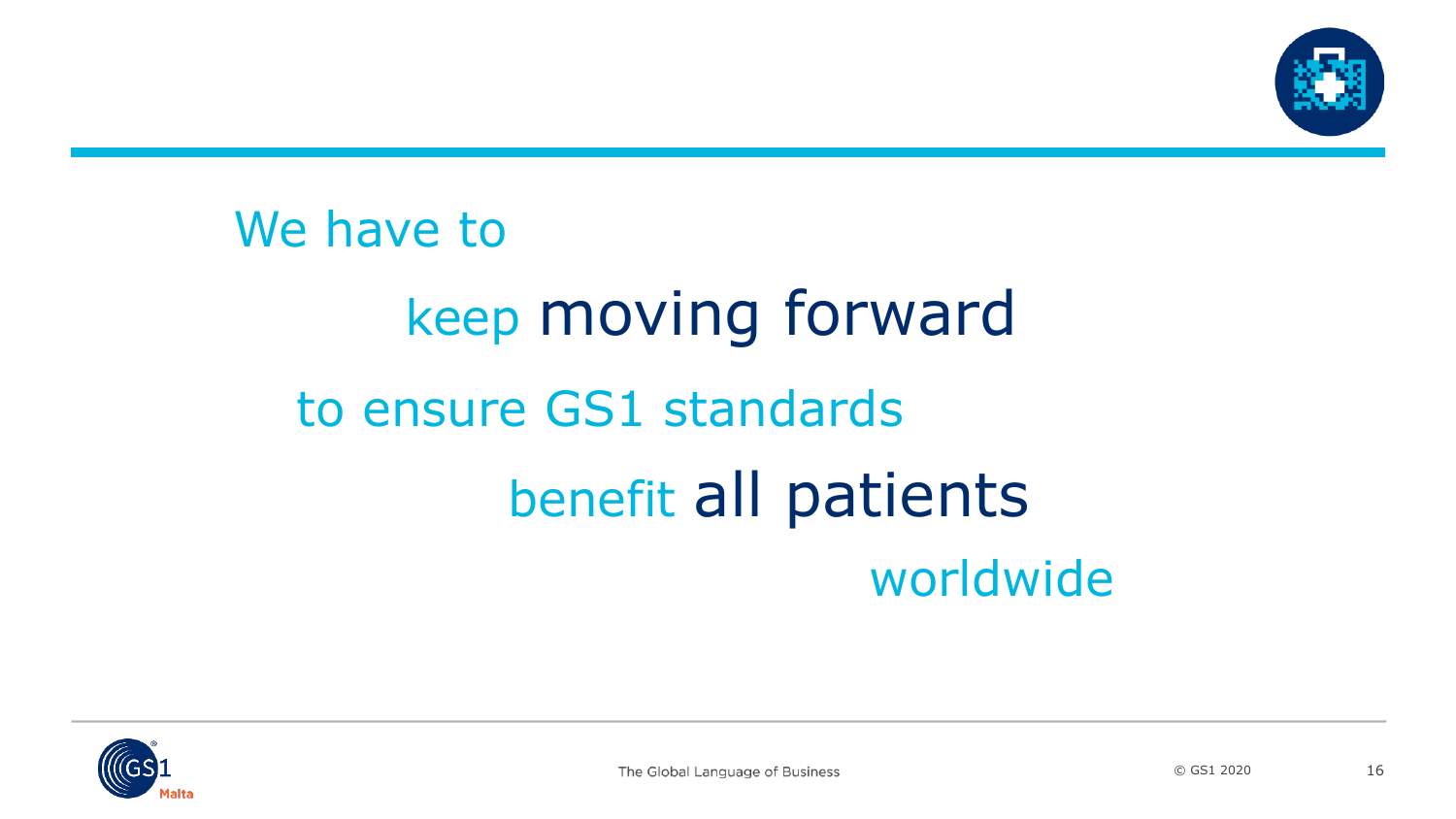

# Imagine



17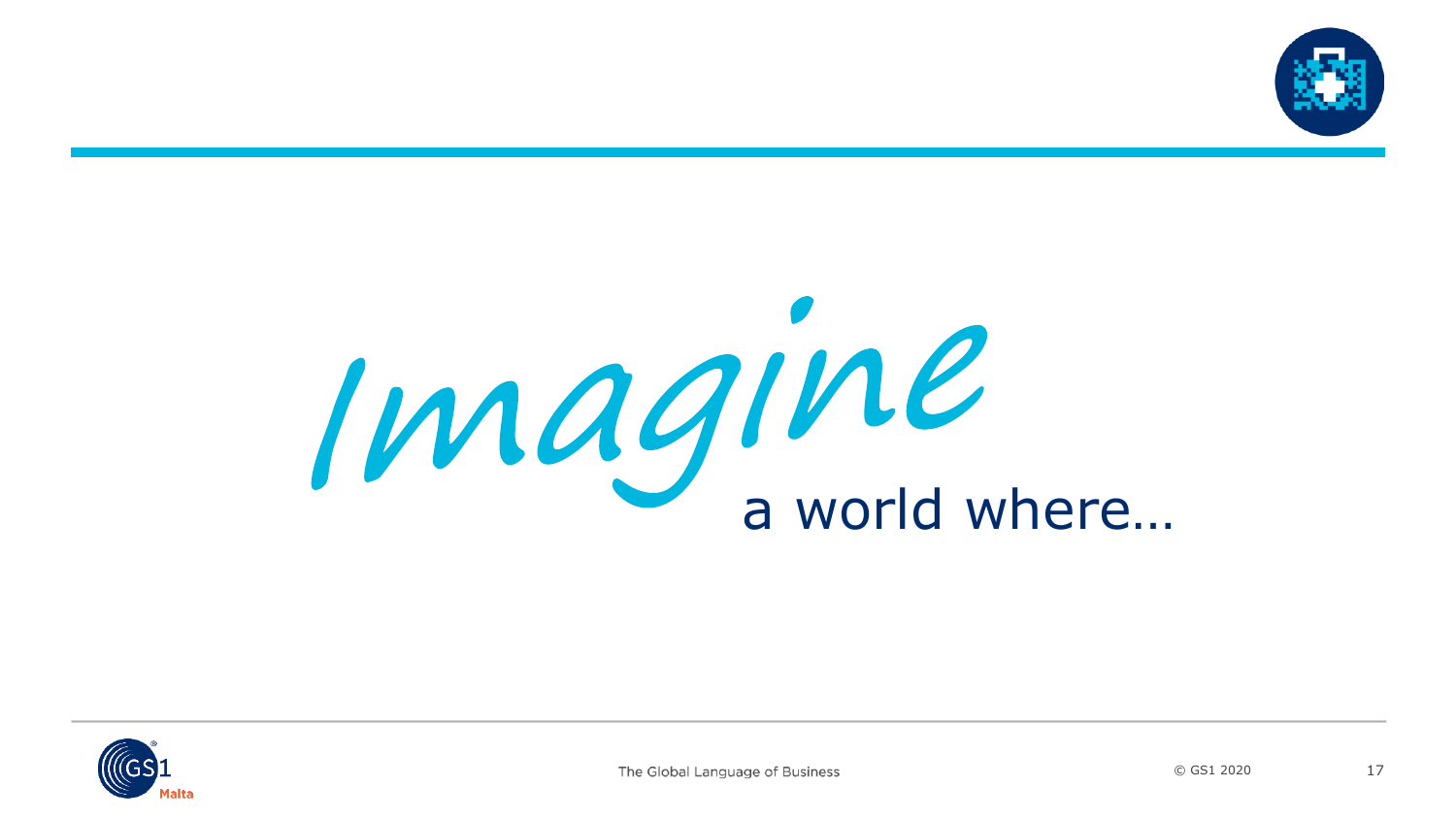



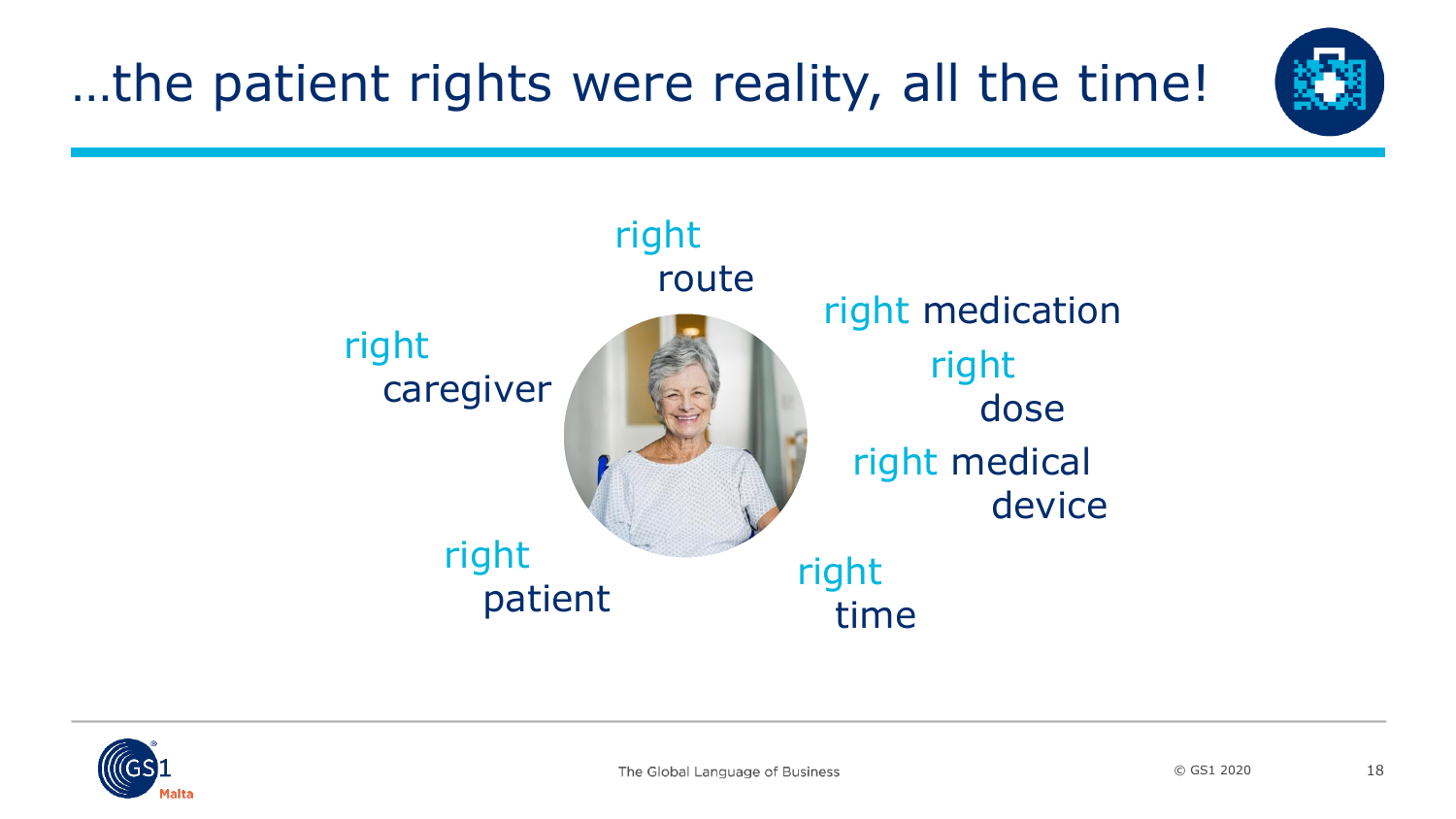# Did you know?





#### **Read about a dozen different realworld deployments of GS1 standards in the healthcare sector across the world:**

Australia, Austria, Belgium, Brazil, Colombia, Germany, Netherlands, China, USA



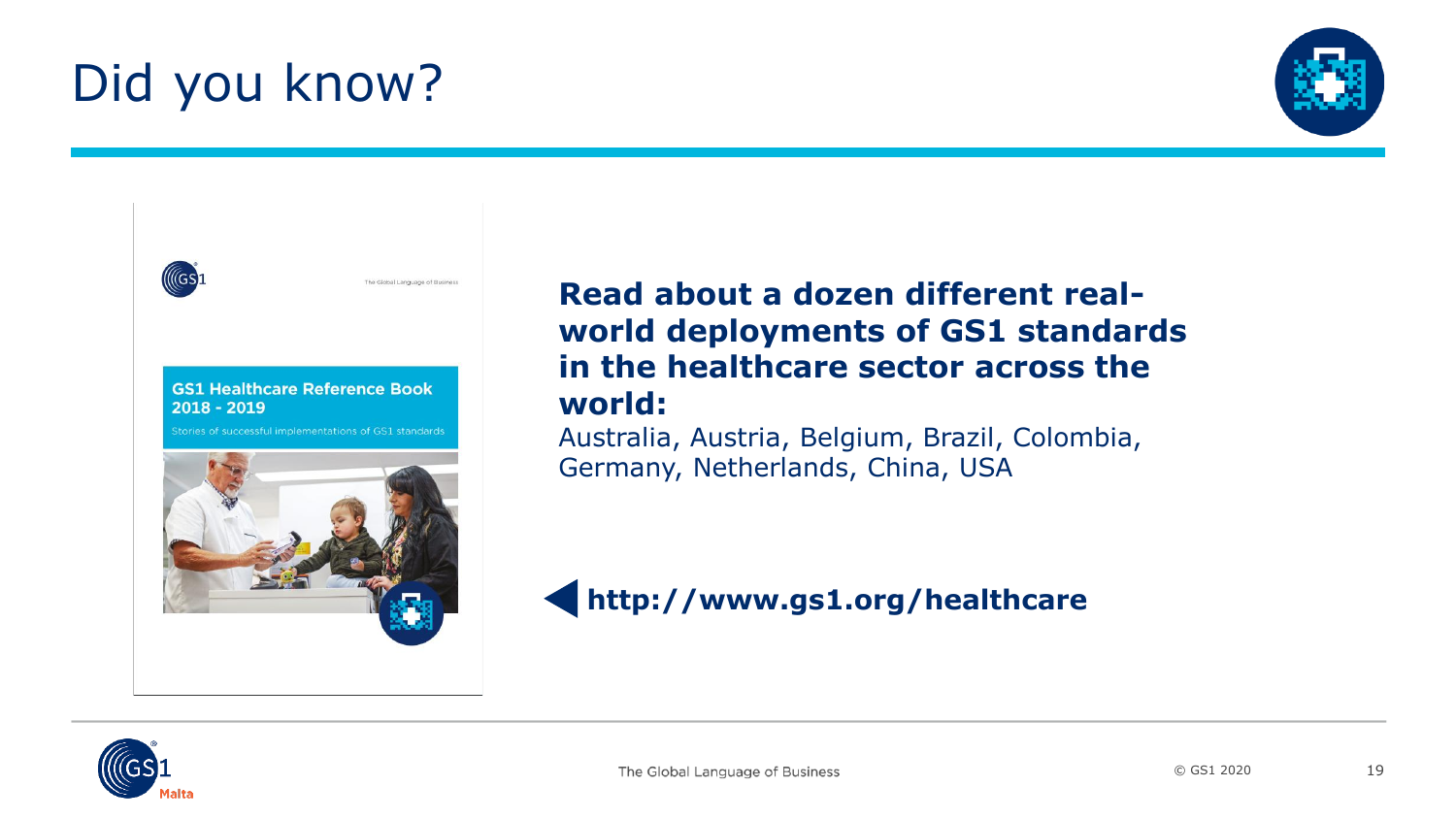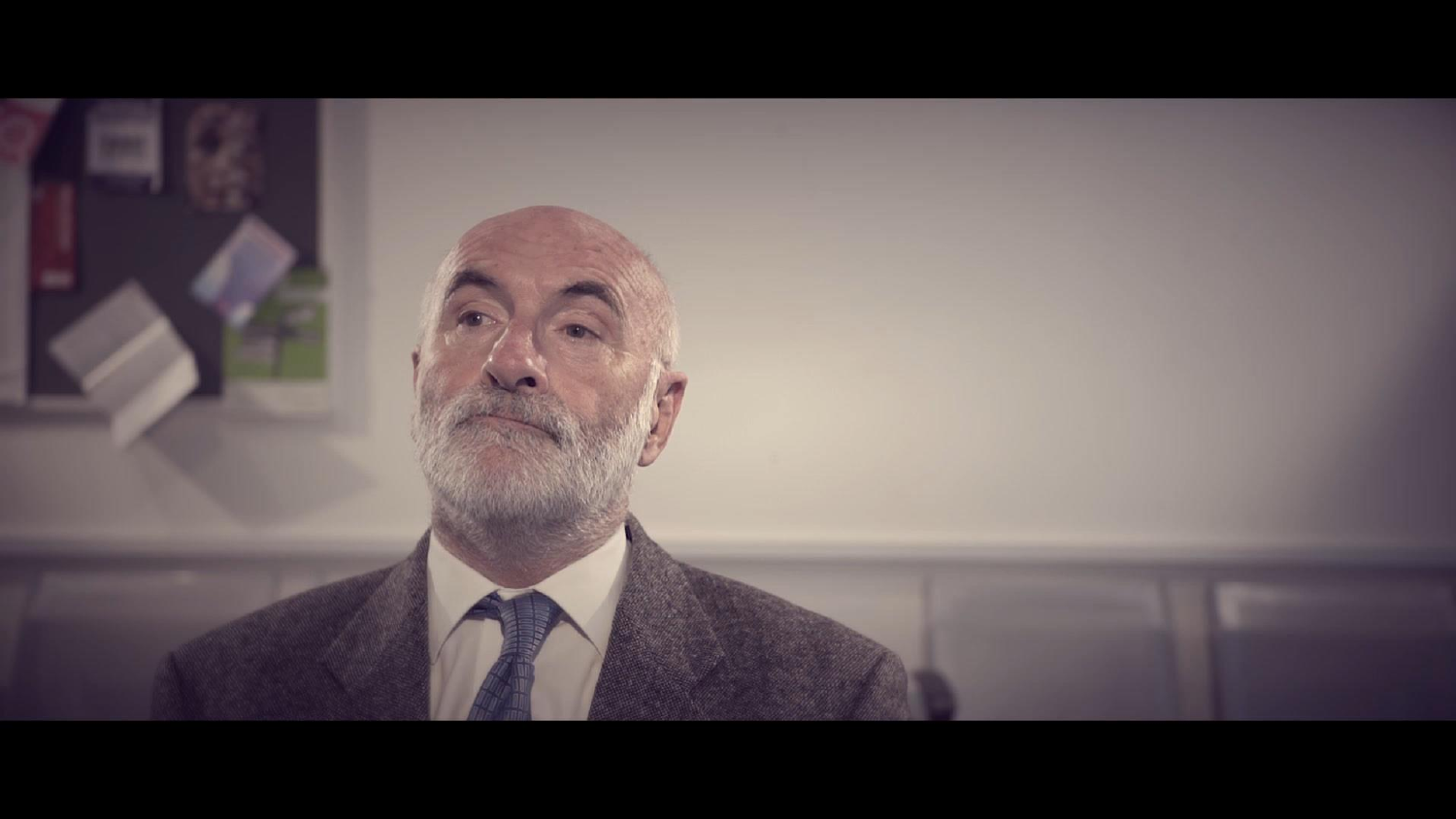# Ultimately, it's all about...



# **PATIENT SAFETY!**





21